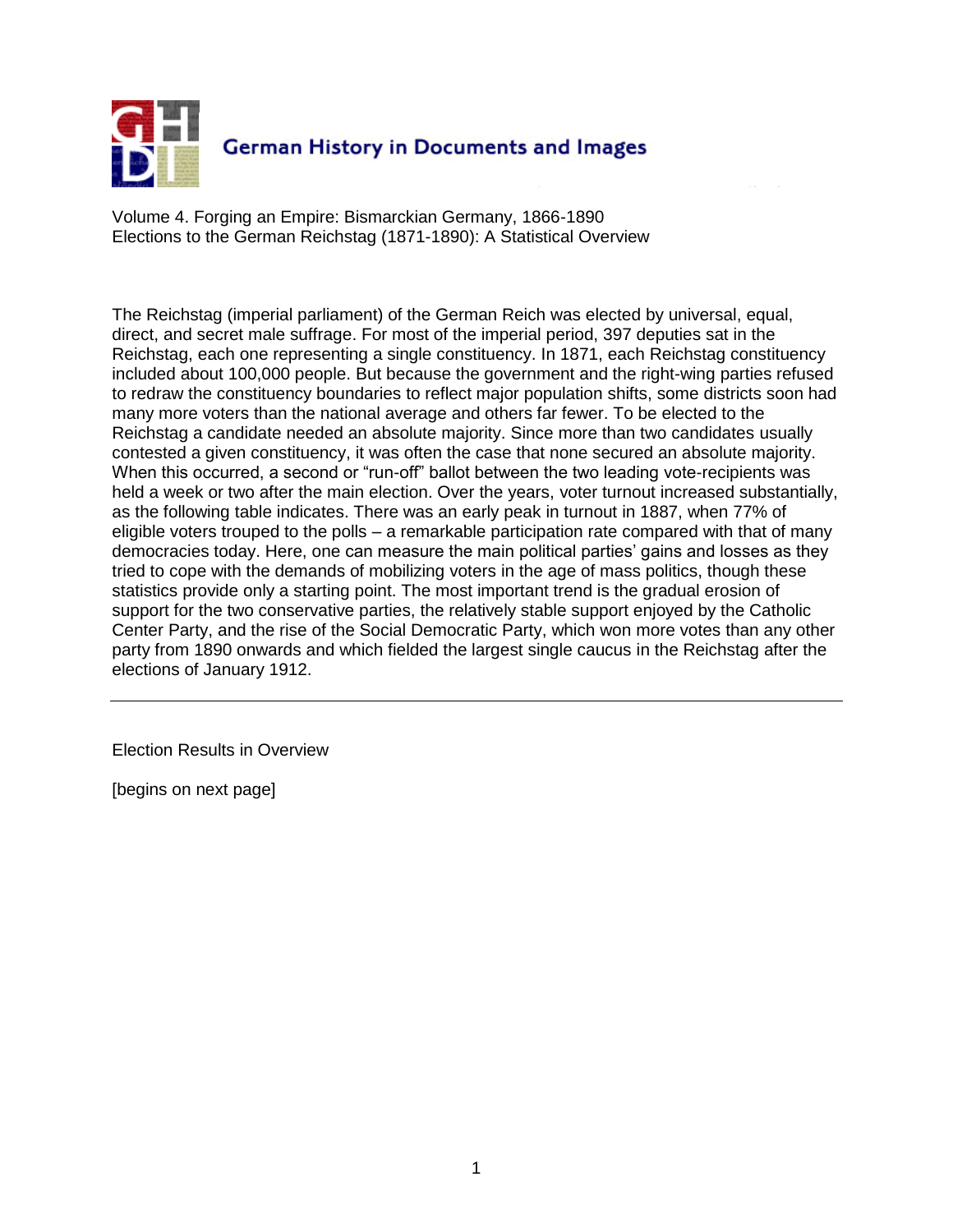|                                                                                                                                                                        |            | 1 <sup>st</sup> Reichstag 1871 <sup>7</sup> |               |          |
|------------------------------------------------------------------------------------------------------------------------------------------------------------------------|------------|---------------------------------------------|---------------|----------|
| Persons eligible to vote: 7,656,000<br>Total votes cast: 3,907,000<br>Voter turnout: 51.0 %<br>Persons eligible to vote in % of the<br>population <sup>1</sup> :19.4 % |            |                                             |               |          |
|                                                                                                                                                                        | Number of  | Share of                                    | <b>Number</b> | Share of |
|                                                                                                                                                                        | votes      | the vote                                    | of seats      | seats    |
|                                                                                                                                                                        | (millions) | (in %)                                      |               | (in %)   |
| Conservatives                                                                                                                                                          | 0.549      | 14.1                                        | 57            | 14.9     |
| Reich Party (Free Conservatives)                                                                                                                                       | 0.346      | 8.9                                         | 37            | 9.7      |
| <b>National Liberals</b>                                                                                                                                               | 1.171      | 30.1                                        | 125           | 32.7     |
| Liberals                                                                                                                                                               | 0.281      | 7.2                                         | 30            | 7.9      |
| Liberal Union <sup>2</sup>                                                                                                                                             |            |                                             |               |          |
| German Progressive Party <sup>3</sup>                                                                                                                                  | 0.342      | 8.8                                         | 46            | 12.0     |
| German People's Party                                                                                                                                                  | 0.019      | $0.5\,$                                     | 1             | 0.3      |
| Center                                                                                                                                                                 | 0.724      | 18.6                                        | 63            | 16.5     |
| Guelphs                                                                                                                                                                | 0.052      | 1.4                                         | 6             | 1.6      |
| Social Democrats                                                                                                                                                       | 0.124      | 3.2                                         | 2             | 0.5      |
| Poles                                                                                                                                                                  | 0.176      | 4.5                                         | 13            | 3.4      |
| Danes <sup>4</sup>                                                                                                                                                     | 0.025      | 0.7                                         | 1             | 0.3      |
| Alsace-Lorrainers <sup>5</sup>                                                                                                                                         |            |                                             |               |          |
| Antisemites, Economic Union <sup>6</sup>                                                                                                                               |            |                                             |               |          |
| Others                                                                                                                                                                 | 0.079      | 2.0                                         |               | 0.3      |
| Total                                                                                                                                                                  | 3.888      |                                             | 382           |          |

|                                          |            | $2^{nd}$<br>Reichstag 1874 |          |          |
|------------------------------------------|------------|----------------------------|----------|----------|
| Persons eligible to vote: 8,523,000      |            |                            |          |          |
| Total votes cast: 5,220,000              |            |                            |          |          |
| Voter turnout: 61.2 %                    |            |                            |          |          |
| Persons eligible to vote in % of the     |            |                            |          |          |
| population <sup>1</sup> : 21.6%          |            |                            |          |          |
|                                          | Number of  | Share of                   | Number   | Share of |
|                                          | votes      | the vote                   | of seats | seats    |
|                                          | (millions) | (in %)                     |          | (in %)   |
| Conservatives                            | 0.360      | 6.9                        | 22       | 5.5      |
| Reich Party (Free Conservatives)         | 0.376      | 7.2                        | 33       | 8.3      |
| <b>National Liberals</b>                 | 1.543      | 29.7                       | 155      | 39.0     |
| Liberals                                 | 0.054      | 1.0                        | 3        | 0.8      |
| Liberal Union <sup>2</sup>               |            |                            |          |          |
| German Progressive Party <sup>3</sup>    | 0.448      | 8.6                        | 49       | 12.3     |
| German People's Party                    | 0.022      | 0.4                        |          | 0.3      |
| Center                                   | 1.446      | 27.9                       | 91       | 22.9     |
| Guelphs                                  | 0.073      | 1.4                        | 4        | 1.0      |
| <b>Social Democrats</b>                  | 0.352      | 6.8                        | 9        | 2.3      |
| Poles                                    | 0.198      | 3.8                        | 14       | 3.5      |
| Danes <sup>4</sup>                       | 0.034      | 0.7                        |          | 0.3      |
| Alsace-Lorrainers <sup>5</sup>           | 0.235      | 4.5                        | 15       | 3.8      |
| Antisemites, Economic Union <sup>6</sup> |            |                            |          |          |
| Others                                   | 0.051      | 1.0                        |          |          |
| Total                                    | 5.190      |                            | 397      |          |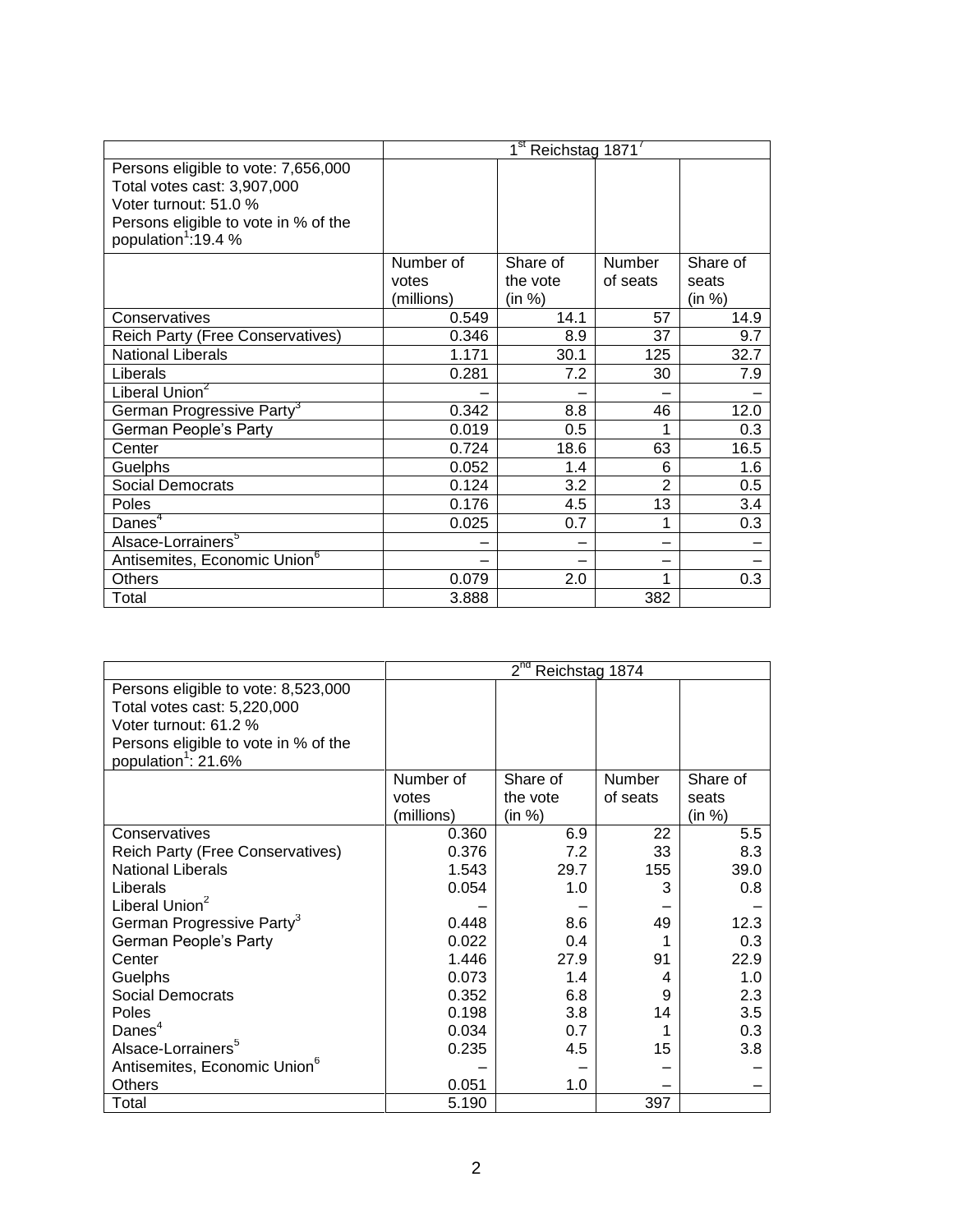|                                          |            | 3 <sup>rd</sup><br>Reichstag 1877 |               |          |
|------------------------------------------|------------|-----------------------------------|---------------|----------|
| Persons eligible to vote: 8,943,000      |            |                                   |               |          |
| Total votes cast: 5,423,000              |            |                                   |               |          |
| Voter turnout: 60.6%                     |            |                                   |               |          |
| Persons eligible to vote in % of the     |            |                                   |               |          |
| population <sup>1</sup> : 20.9%          |            |                                   |               |          |
|                                          | Number of  | Share of                          | <b>Number</b> | Share of |
|                                          | votes      | the vote                          | of seats      | seats    |
|                                          | (millions) | (in %)                            |               | (in %)   |
| Conservatives                            | 0.526      | 9.7                               | 40            | 10.1     |
| Reich Party (Free Conservatives)         | 0.427      | 7.9                               | 38            | 9.6      |
| <b>National Liberals</b>                 | 1.470      | 27.2                              | 128           | 32.2     |
| Liberals                                 | 0.135      | 2.5                               | 13            | 3.3      |
| Liberal Union <sup>2</sup>               |            |                                   |               |          |
| German Progressive Party <sup>3</sup>    | 0.418      | 7.7                               | 35            | 8.8      |
| German People's Party                    | 0.045      | 0.8                               | 4             | 1.0      |
| Center                                   | 1.341      | 24.8                              | 93            | 23.4     |
| Guelphs                                  | 0.085      | 1.6                               | 4             | 1.0      |
| Social Democrats                         | 0.493      | 9.1                               | 12            | 3.0      |
| Poles                                    | 0.216      | 4.0                               | 14            | 3.5      |
| Danes $4$                                | 0.023      | 0.4                               |               | 0.3      |
| Alsace-Lorrainers <sup>5</sup>           | 0.200      | 3.7                               | 15            | 3.8      |
| Antisemites, Economic Union <sup>6</sup> |            |                                   |               |          |
| <b>Others</b>                            | 0.022      | $0.4^{\circ}$                     |               |          |
| Total                                    | 5.401      |                                   | 397           |          |

|                                          |            | 4 <sup>th</sup> Reichstag 1878 |          |          |
|------------------------------------------|------------|--------------------------------|----------|----------|
| Persons eligible to vote: 9,124,000      |            |                                |          |          |
| Total votes cast: 5,781,000              |            |                                |          |          |
| Voter turnout: 63.4%                     |            |                                |          |          |
| Persons eligible to vote in % of the     |            |                                |          |          |
| population <sup>1</sup> : 21.4           |            |                                |          |          |
|                                          | Number of  | Share of                       | Number   | Share of |
|                                          | votes      | the vote                       | of seats | seats    |
|                                          | (millions) | (in %)                         |          | (in %)   |
| Conservatives                            |            |                                |          |          |
| Reich Party (Free Conservatives)         | 0.786      | 13.6                           | 57       | 14.4     |
| <b>National Liberals</b>                 | 1.331      | 23.1                           | 99       | 24.9     |
| Liberals                                 | 0.156      | 2.7                            | 10       | 2.5      |
| Liberal Union <sup>2</sup>               |            |                                |          |          |
| German Progressive Party <sup>3</sup>    | 0.385      | 6.7                            | 26       | 6.6      |
| German People's Party                    | 0.066      | 1.1                            | 3        | 0.8      |
| Center                                   | 1.328      | 23.1                           | 94       | 23.7     |
| Guelphs                                  | 0.100      | 1.7                            | 10       | 2.5      |
| <b>Social Democrats</b>                  | 0.437      | 7.6                            | 9        | 2.3      |
| Poles                                    | 0.210      | 3.6                            | 14       | 3.5      |
| Danes $4$                                | 0.018      | 0.3                            |          | 0.3      |
| Alsace-Lorrainers <sup>5</sup>           | 0.179      | 3.1                            | 15       | 3.8      |
| Antisemites, Economic Union <sup>6</sup> |            |                                |          |          |
| <b>Others</b>                            | 0.015      | 0.3                            |          |          |
| Total                                    | 5.761      |                                | 397      |          |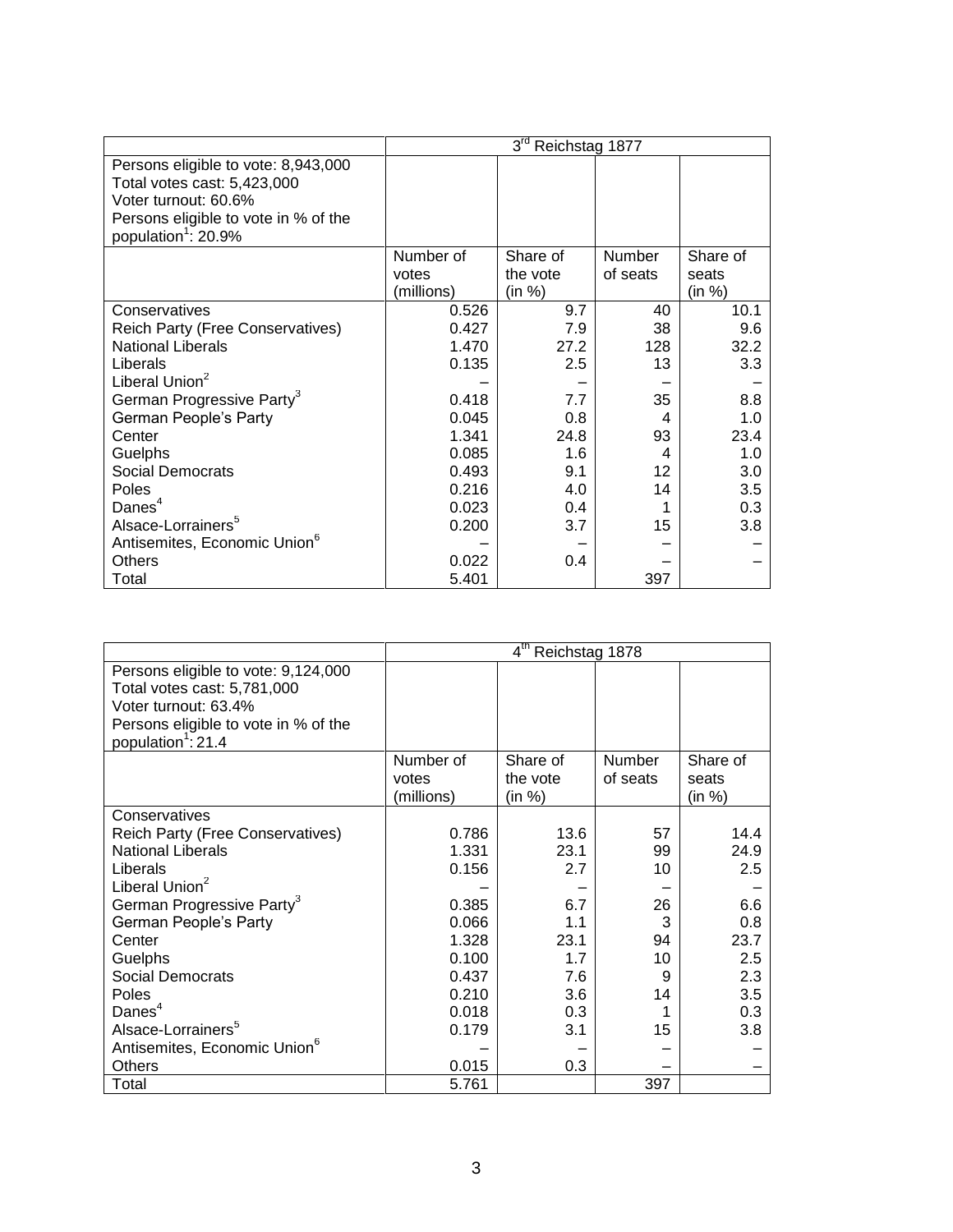|                                          | 5 <sup>th</sup> Reichstag 1881 <sup>8</sup> |          |                 |          |
|------------------------------------------|---------------------------------------------|----------|-----------------|----------|
| Persons eligible to vote: 9,090,000      |                                             |          |                 |          |
| Total votes cast: 5,118,000              |                                             |          |                 |          |
| Voter turnout: 56.3%                     |                                             |          |                 |          |
| Persons eligible to vote in % of the     |                                             |          |                 |          |
| population <sup>1</sup> : 20.1%          |                                             |          |                 |          |
|                                          | Number of                                   | Share of | Number          | Share of |
|                                          | votes                                       | the vote | of seats        | seats    |
|                                          | (millions)                                  | (in %)   |                 | (in %)   |
| Conservatives                            | 0.831                                       | 16.3     | 50              | 12.6     |
| Reich Party (Free Conservatives)         | 0.379                                       | 7.4      | 28              | 7.1      |
| <b>National Liberals</b>                 | 0.747                                       | 14.7     | 47              | 11.8     |
| Liberals                                 |                                             |          |                 |          |
| Liberal Union <sup>2</sup>               | 0.429                                       | 8.4      | 46              | 11.6     |
| German Progressive Party <sup>3</sup>    | 0.649                                       | 12.7     | 60              | 15.1     |
| German People's Party                    | 0.103                                       | 2.0      | 9               | 2.3      |
| Center                                   | 1.183                                       | 23.2     | 100             | 25.2     |
| Guelphs                                  | 0.087                                       | 1.7      | 10              | 2.5      |
| Social Democrats                         | 0.312                                       | 6.1      | 12 <sup>2</sup> | 3.0      |
| <b>Poles</b>                             | 0.195                                       | 3.8      | 18              | 4.5      |
| Danes $4$                                | 0.014                                       | 0.3      | 2               | 0.5      |
| Alsace-Lorrainers <sup>5</sup>           | 0.153                                       | 3.0      | 15              | 3.8      |
| Antisemites, Economic Union <sup>6</sup> |                                             |          |                 |          |
| Others                                   | 0.015                                       | 0.3      |                 |          |
| Total                                    | 5.097                                       |          | 397             |          |

|                                                                                                                                                                       | 6 <sup>th</sup> Reichstag 1884 |          |          |          |
|-----------------------------------------------------------------------------------------------------------------------------------------------------------------------|--------------------------------|----------|----------|----------|
| Persons eligible to vote: 9,383,000<br>Total votes cast: 5,682,000<br>Voter turnout: 60.6%<br>Persons eligible to vote in % of the<br>population <sup>1</sup> : 20.7% |                                |          |          |          |
|                                                                                                                                                                       | Number of                      | Share of | Number   | Share of |
|                                                                                                                                                                       | votes                          | the vote | of seats | seats    |
|                                                                                                                                                                       | (millions)                     | (in %)   |          | (in %)   |
| Conservatives                                                                                                                                                         | 0.861                          | 15.2     | 78       | 19.6     |
| Reich Party (Free Conservatives)                                                                                                                                      | 0.388                          | 6.9      | 28       | 7.1      |
| <b>National Liberals</b>                                                                                                                                              | 0.997                          | 17.6     | 51       | 12.8     |
| Liberals                                                                                                                                                              |                                |          |          |          |
| Liberal Union <sup>2</sup><br>German Progressive Party <sup>3</sup>                                                                                                   | $\} 0.997$                     | 17.6     | 67       | 16.9     |
| German People's Party                                                                                                                                                 | 0.096                          | 1.7      | 7        | 1.8      |
| Center                                                                                                                                                                | 1.282                          | 22.6     | 99       | 24.9     |
| Guelphs                                                                                                                                                               | 0.096                          | 1.7      | 11       | 2.8      |
| Social Democrats                                                                                                                                                      | 0.550                          | 9.7      | 24       | 6.0      |
| Poles                                                                                                                                                                 | 0.203                          | 3.6      | 16       | 4.0      |
| Danes <sup>4</sup>                                                                                                                                                    | 0.014                          | 0.3      |          | 0.3      |
| Alsace-Lorrainers <sup>5</sup>                                                                                                                                        | 0.166                          | 2.9      | 15       | 3.8      |
| Antisemites, Economic Union <sup>o</sup>                                                                                                                              |                                |          |          |          |
| <b>Others</b>                                                                                                                                                         | 0.013                          | 0.2      |          |          |
| Total                                                                                                                                                                 | 5.663                          |          | 397      |          |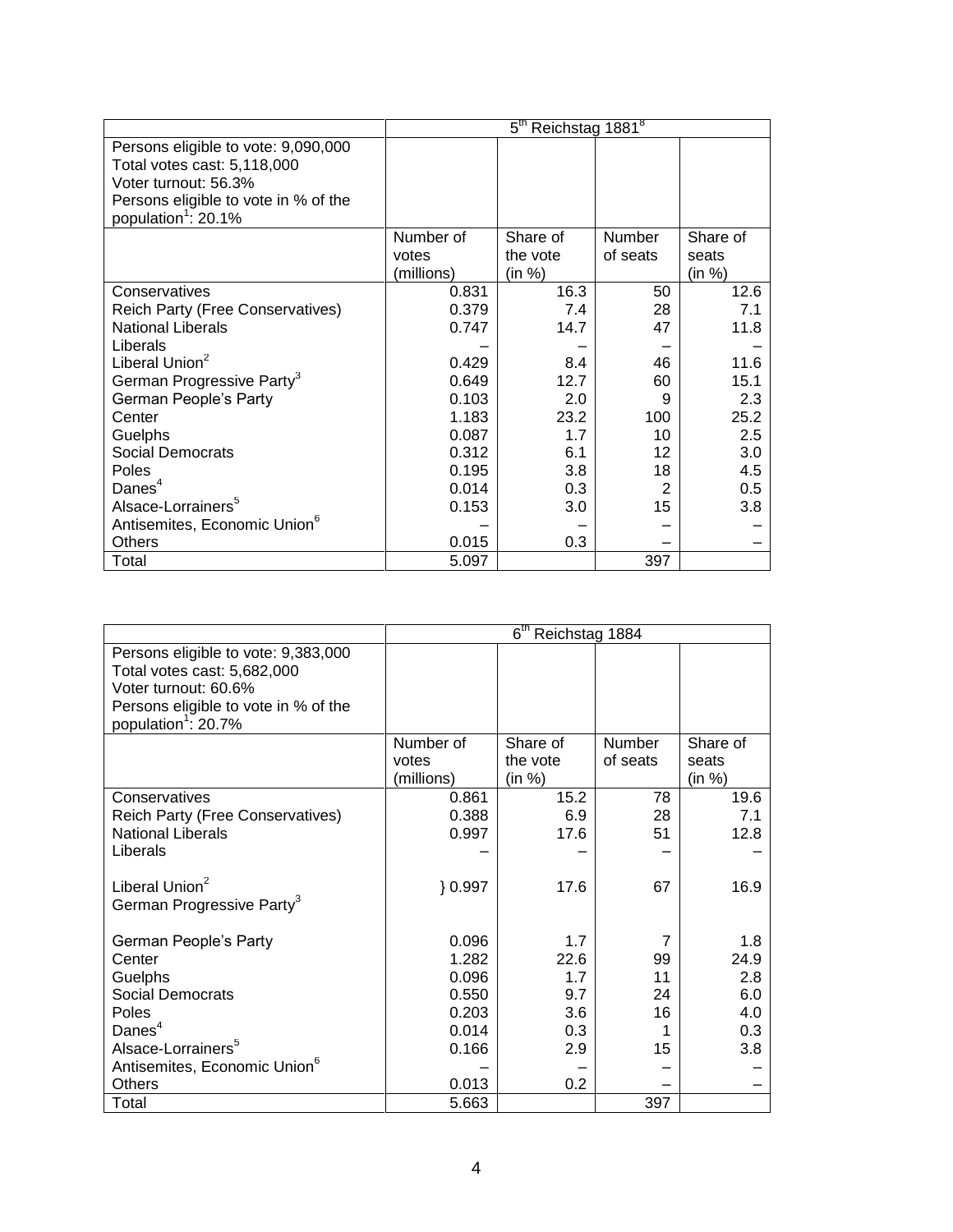|                                          | 7 <sup>th</sup> Reichstag 1887 |          |                |          |
|------------------------------------------|--------------------------------|----------|----------------|----------|
| Persons eligible to vote: 9,770,000      |                                |          |                |          |
| Total votes cast: 7,570,000              |                                |          |                |          |
| Voter turnout: 77.5%                     |                                |          |                |          |
| Persons eligible to vote in % of the     |                                |          |                |          |
| population <sup>1</sup> : 20.9%          |                                |          |                |          |
|                                          | Number of                      | Share of | Number         | Share of |
|                                          | votes                          | the vote | of seats       | seats    |
|                                          | (millions)                     | (in %)   |                | (in %)   |
| Conservatives                            | 1.147                          | 15.2     | 80             | 20.2     |
| Reich Party (Free Conservatives)         | 0.736                          | 9.8      | 41             | 10.3     |
| <b>National Liberals</b>                 | 1.678                          | 22.2     | 99             | 24.9     |
| Liberals                                 |                                |          |                |          |
|                                          |                                |          |                |          |
| Liberal Union <sup>2</sup>               | 0.973                          | 12.9     | 32             | 8.1      |
| German Progressive Party <sup>3</sup>    |                                |          |                |          |
|                                          |                                |          |                |          |
| German People's Party                    | 0.089                          | 1.2      |                |          |
| Center                                   | 1.516                          | 20.1     | 98             | 24.7     |
| Guelphs                                  | 0.113                          | 1.5      | 4              | 1.0      |
| Social Democrats                         | 0.763                          | 10.1     | 11             | 2.8      |
| Poles                                    | 0.220                          | 2.9      | 13             | 3.3      |
| Danes <sup>4</sup>                       | 0.012                          | 0.2      |                | 0.3      |
| Alsace-Lorrainers <sup>5</sup>           | 0.234                          | 3.1      | 15             | 3.8      |
| Antisemites, Economic Union <sup>6</sup> | $0.012^{9}$                    | 0.2      |                | 0.3      |
| <b>Others</b>                            | 0.048                          | 0.6      | $\overline{2}$ | 0.5      |
| Total                                    | 7.541                          |          | 397            |          |

|                                          |            | 8 <sup>th</sup><br>Reichstag 1890 |                |          |
|------------------------------------------|------------|-----------------------------------|----------------|----------|
| Persons eligible to vote: 10,146,000     |            |                                   |                |          |
| Total votes cast: 7,262,000              |            |                                   |                |          |
| Voter turnout: 71.6%                     |            |                                   |                |          |
| Persons eligible to vote in % of the     |            |                                   |                |          |
| population <sup>1</sup> : 21.7%          |            |                                   |                |          |
|                                          | Number of  | Share of                          | Number         | Share of |
|                                          | votes      | the vote                          | of seats       | seats    |
|                                          | (millions) | (in %)                            |                | (in %)   |
| Conservatives                            | 0.895      | 12.4                              | 73             | 18.4     |
| Reich Party (Free Conservatives)         | 0.482      | 6.7                               | 20             | 5.0      |
| <b>National Liberals</b>                 | 1.178      | 16.3                              | 42             | 10.6     |
| Liberals                                 |            |                                   |                |          |
| Liberal Union <sup>2</sup>               | }1.160     | 16.0                              | 66             | 16.6     |
| German Progressive Party <sup>3</sup>    |            |                                   |                |          |
| German People's Party                    | 0.148      | 2.0                               | 10             | 2.5      |
| Center                                   | 1.342      | 18.6                              | 106            | 26.7     |
| Guelphs                                  | 0.113      | 1.6                               | 11             | 2.8      |
| <b>Social Democrats</b>                  | 1.427      | 19.7                              | 35             | 8.8      |
| <b>Poles</b>                             | 0.247      | 3.4                               | 16             | 4.0      |
| Danes <sup>4</sup>                       | 0.014      | 0.2                               | 1              | 0.3      |
| Alsace-Lorrainers <sup>5</sup>           | 0.101      | 1.4                               | 10             | 2.5      |
| Antisemites, Economic Union <sup>6</sup> | 0.048      | 0.7                               | 5              | 1.3      |
| <b>Others</b>                            | 0.075      | 1.0                               | $\overline{2}$ | 0.5      |
| Total                                    | 7.229      |                                   | 397            |          |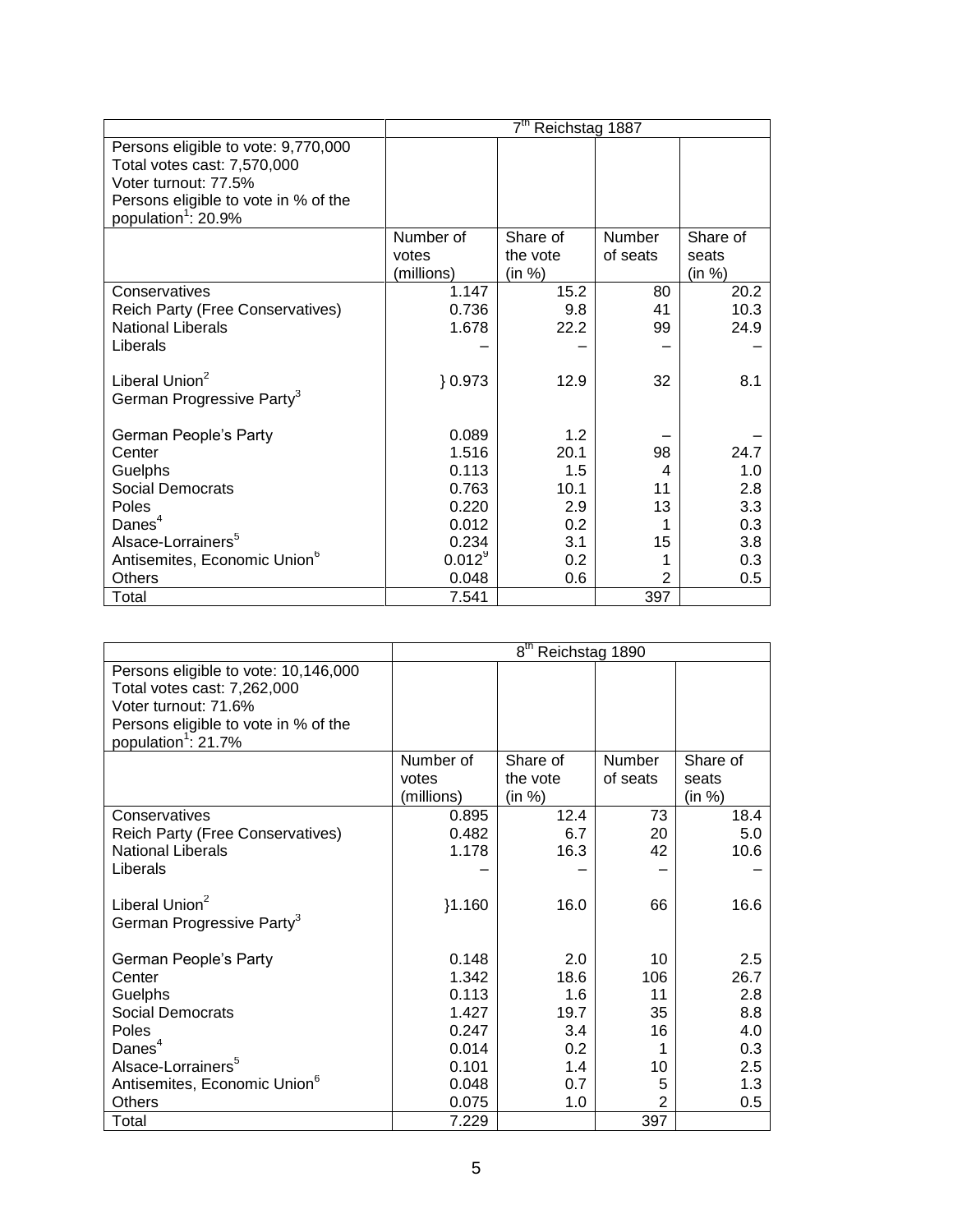|                                          |            | 9 <sup>th</sup><br>Reichstag 1893 |          |          |
|------------------------------------------|------------|-----------------------------------|----------|----------|
| Persons eligible to vote: 10,628,000     |            |                                   |          |          |
| Total votes cast: 7,702,000              |            |                                   |          |          |
| Voter turnout: 72.5%                     |            |                                   |          |          |
| Persons eligible to vote in % of the     |            |                                   |          |          |
| population <sup>1</sup> : 21.5%          |            |                                   |          |          |
|                                          | Number of  | Share of                          | Number   | Share of |
|                                          | votes      | the vote                          | of seats | seats    |
|                                          | (millions) | (in %)                            |          | (in %)   |
| Conservatives                            | 1.038      | 13.5                              | 72       | 18.1     |
| Reich Party (Free Conservatives)         | 0.438      | 5.7                               | 28       | 7.1      |
| <b>National Liberals</b>                 | 0.997      | 13.0                              | 53       | 13.4     |
| Liberals                                 |            |                                   |          |          |
| Liberal Union <sup>2</sup>               | 0.258      | 3.9                               | 13       | 3.3      |
| German Progressive Party <sup>3</sup>    | 0.666      | 8.7                               | 24       | 6.0      |
| German People's Party                    | 0.167      | 2.2                               | 11       | 2.8      |
| Center                                   | 1.469      | 19.1                              | 96       | 24.2     |
| Guelphs                                  | 0.102      | 1.3                               | 7        | 1.8      |
| Social Democrats                         | 1.787      | 23.3                              | 44       | 11.1     |
| Poles                                    | 0.230      | 3.0                               | 19       | 4.9      |
| Danes $4$                                | 0.014      | 0.2                               |          | 0.3      |
| Alsace-Lorrainers <sup>5</sup>           | 0.115      | 1.5                               | 8        | 2.0      |
| Antisemites, Economic Union <sup>6</sup> | 0.264      | 3.4                               | 16       | 4.0      |
| Others                                   | 0.129      | 1.7                               | 5        | 1.3      |
| Total                                    | 7.674      |                                   | 397      |          |

|                                          |            | 10 <sup>th</sup> Reichstag 1898 |          |          |
|------------------------------------------|------------|---------------------------------|----------|----------|
| Persons eligible to vote: 11,441,000     |            |                                 |          |          |
| Total votes cast: 7,787,000              |            |                                 |          |          |
| Voter turnout: 68.1%                     |            |                                 |          |          |
| Persons eligible to vote in % of the     |            |                                 |          |          |
| population <sup>1</sup> : 21.9           |            |                                 |          |          |
|                                          | Number of  | Share of                        | Number   | Share of |
|                                          | votes      | the vote                        | of seats | seats    |
|                                          | (millions) | (in %)                          |          | (in %)   |
| Conservatives                            | 0.859      | 11.1                            | 56       | 14.1     |
| <b>Reich Party (Free Conservatives)</b>  | 0.344      | 4.4                             | 23       | 5.8      |
| <b>National Liberals</b>                 | 0.971      | 12.5                            | 46       | 11.6     |
| Liberals                                 |            |                                 |          |          |
| Liberal Union <sup>2</sup>               | 0.196      | 2.5                             | 12       | 3.0      |
| German Progressive Party <sup>3</sup>    | 0.558      | 7.2                             | 29       | 7.4      |
| German People's Party                    | 0.109      | 1.4                             | 8        | 2.0      |
| Center                                   | 1.455      | 18.8                            | 102      | 25.7     |
| Guelphs                                  | 0.105      | 1.4                             | 9        | 2.3      |
| <b>Social Democrats</b>                  | 2.107      | 27.2                            | 56       | 14.1     |
| Poles                                    | 0.244      | 3.1                             | 14       | 3.5      |
| Danes $4$                                | 0.015      | 0.2                             | 1        | 0.3      |
| Alsace-Lorrainers <sup>5</sup>           | 0.107      | 1.4                             | 10       | 2.5      |
| Antisemites, Economic Union <sup>6</sup> | 0.284      | 3.7                             | 13       | 3.3      |
| <b>Others</b>                            | 0.397      | 5.1                             | 18       | 4.5      |
| Total                                    | 7.752      |                                 | 397      |          |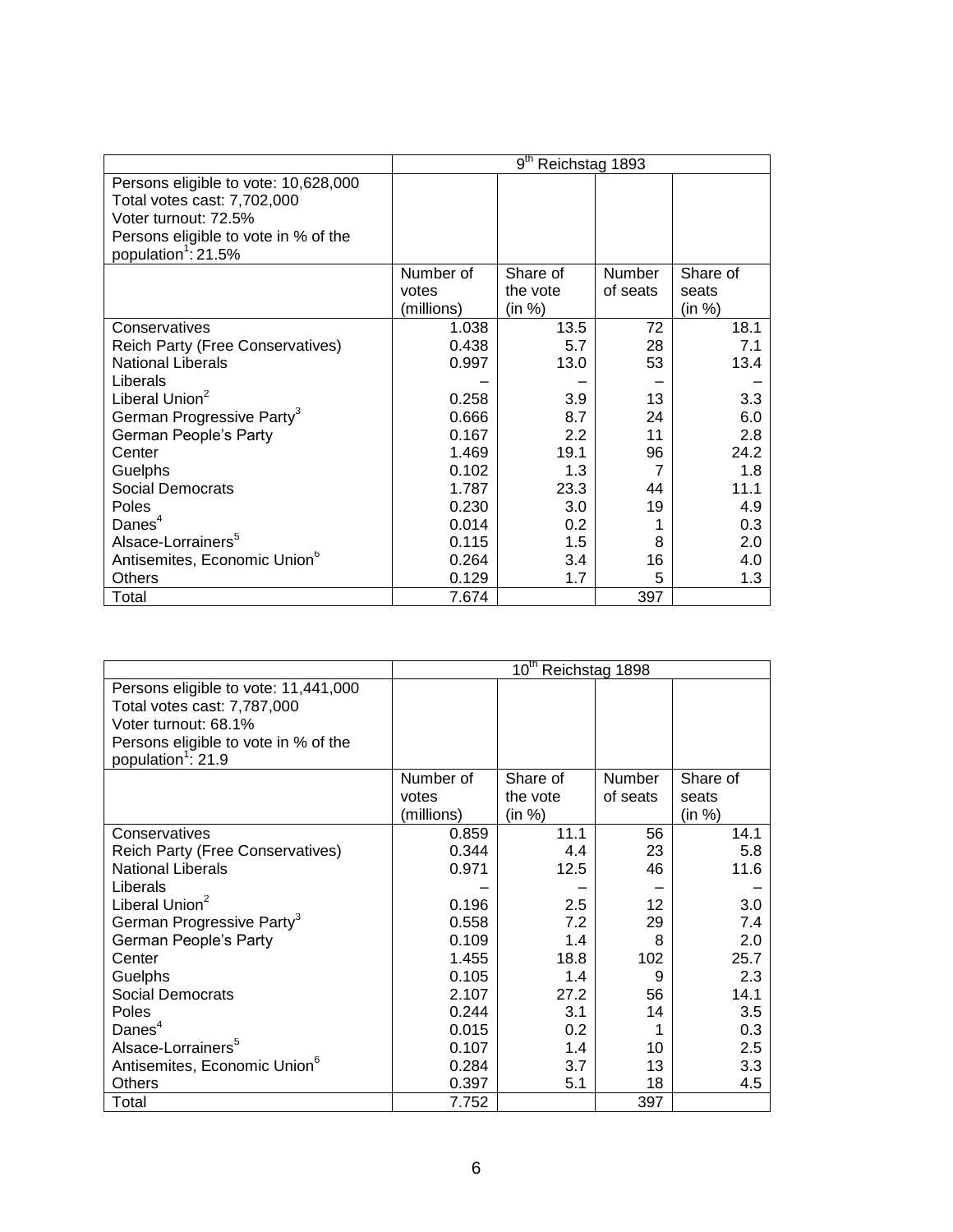|                                          |            | 11 <sup>th</sup> Reichstag 1903 |          |          |
|------------------------------------------|------------|---------------------------------|----------|----------|
| Persons eligible to vote: 12,531,000     |            |                                 |          |          |
| Total votes cast: 9,534,000              |            |                                 |          |          |
| Voter turnout: 76.1%                     |            |                                 |          |          |
| Persons eligible to vote in % of the     |            |                                 |          |          |
| population <sup>1</sup> : 22.2%          |            |                                 |          |          |
|                                          | Number of  | Share of                        | Number   | Share of |
|                                          | votes      | the vote                        | of seats | seats    |
|                                          | (millions) | (in %)                          |          | (in %)   |
| Conservatives                            | 0.948      | 10.0                            | 54       | 13.6     |
| Reich Party (Free Conservatives)         | 0.333      | 3.5                             | 21       | 5.3      |
| <b>National Liberals</b>                 | 1.313      | 13.8                            | 51       | 12.8     |
| Liberals                                 |            |                                 |          |          |
| Liberal Union <sup>2</sup>               | 0.243      | 2.6                             | 9        | 2.3      |
| German Progressive Party <sup>3</sup>    | 0.543      | 5.7                             | 21       | 5.3      |
| German People's Party                    | 0.091      | 1.0                             | 6        | 1.5      |
| Center                                   | 1.875      | 19.7                            | 100      | 25.2     |
| Guelphs                                  | 0.094      | 1.0                             | 6        | 1.5      |
| Social Democrats                         | 3.011      | 31.7                            | 81       | 20.4     |
| Poles                                    | 0.348      | 3.7                             | 16       | 4.0      |
| Danes $4$                                | 0.015      | 0.2 <sub>0</sub>                |          | 0.3      |
| Alsace-Lorrainers <sup>5</sup>           | 0.102      | 1.1                             | 9        | 2.3      |
| Antisemites, Economic Union <sup>6</sup> | 0.245      | 2.6                             | 11       | 2.8      |
| Others                                   | 0.334      | 3.5                             | 11       | 2.8      |
| Total                                    | 9.495      |                                 | 397      |          |

|                                          |            | $12^{\text{th}}$ | Reichstag 1907 |          |
|------------------------------------------|------------|------------------|----------------|----------|
| Persons eligible to vote: 13,351,000     |            |                  |                |          |
| Total votes cast: 11,303,000             |            |                  |                |          |
| Voter turnout: 84.7%                     |            |                  |                |          |
| Persons eligible to vote in % of the     |            |                  |                |          |
| population1: 22.0                        |            |                  |                |          |
|                                          | Number of  | Share of         | Number         | Share of |
|                                          | votes      | the vote         | of seats       | seats    |
|                                          | (millions) | (in %)           |                | (in %)   |
| Conservatives                            | 1.060      | 9.4              | 60             | 15.1     |
| Reich Party (Free Conservatives)         | 0.472      | 4.2              | 24             | 6.0      |
| <b>National Liberals</b>                 | 1.637      | 14.5             | 54             | 13.6     |
| Liberals                                 |            |                  |                |          |
| Liberal Union <sup>2</sup>               | 0.359      | 3.2              | 14             | 3.5      |
| German Progressive Party <sup>3</sup>    | 0.736      | 6.5              | 28             | 7.1      |
| German People's Party                    | 0.139      | 1.2              | 7              | 1.8      |
| Center                                   | 2.180      | 19.4             | 105            | 26.4     |
| Guelphs                                  | 0.078      | 0.7              |                | 0.3      |
| <b>Social Democrats</b>                  | 3.259      | 29.0             | 43             | 10.8     |
| Poles                                    | 0.454      | 4.0              | 20             | 5.0      |
| Danes $4$                                | 0.015      | 0.1              |                | 0.3      |
| Alsace-Lorrainers <sup>5</sup>           | 0.104      | 0.9              | 7              | 1.8      |
| Antisemites, Economic Union <sup>6</sup> | 0.249      | 2.2              | 22             | 5.5      |
| <b>Others</b>                            | 0.528      | 4.7              | 11             | 2.8      |
| Total                                    | 11.263     |                  | 397            |          |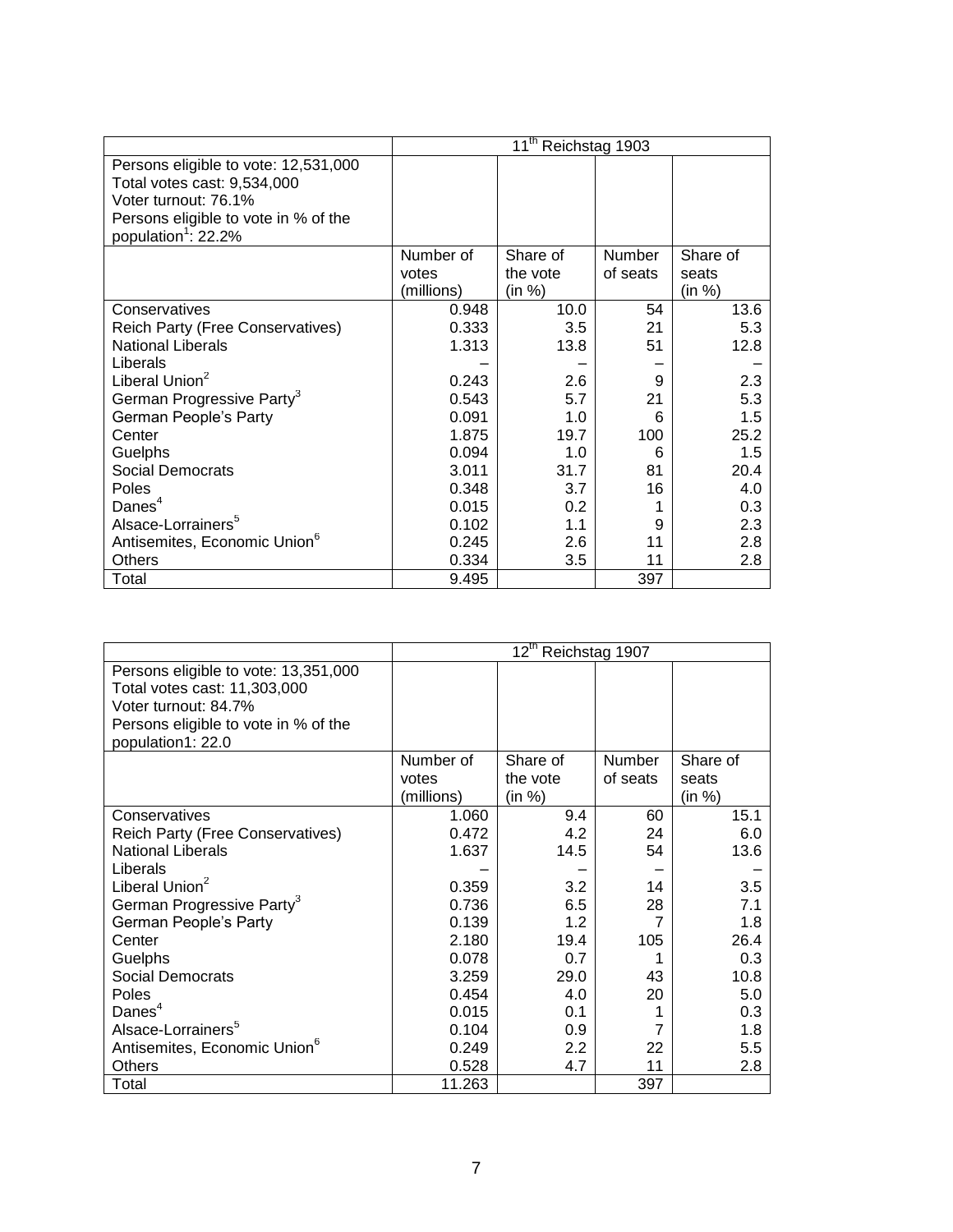|                                          | 13 <sup>th</sup> Reichstag 1912 |          |               |          |
|------------------------------------------|---------------------------------|----------|---------------|----------|
| Persons eligible to vote: 14,442,000     |                                 |          |               |          |
| Total votes cast: 12,261,000             |                                 |          |               |          |
| Voter turnout: 84.9%                     |                                 |          |               |          |
| Persons eligible to vote in % of the     |                                 |          |               |          |
| population <sup>1</sup> : 22.2%          |                                 |          |               |          |
|                                          | Number of                       | Share of | <b>Number</b> | Share of |
|                                          | votes                           | the vote | of seats      | seats    |
|                                          | (millions)                      | (in %)   |               | (in %)   |
| Conservatives                            | 1.126                           | 9.2      | 43            | 10.8     |
| Reich Party (Free Conservatives)         | 0.367                           | 3.0      | 14            | 3.5      |
| <b>National Liberals</b>                 | 1.663                           | 13.6     | 45            | 11.3     |
| Liberals                                 |                                 |          |               |          |
|                                          |                                 |          |               |          |
| Liberal Union <sup>2</sup>               | ${1.497}$                       | 12.3     | 42            | 10.6     |
| German Progressive Party <sup>3</sup>    |                                 |          |               |          |
| German People's Party                    |                                 |          |               |          |
|                                          |                                 |          |               |          |
| Center                                   | 1.997                           | 16.4     | 91            | 22.8     |
| Guelphs                                  | 0.085                           | 0.7      | 5             | 1.3      |
| Social Democrats                         | 4.250                           | 34.8     | 110           | 27.7     |
| Poles                                    | 0.442                           | 3.6      | 18            | 4.5      |
| Danes $4$                                | 0.017                           | 0.1      |               | 0.3      |
| Alsace-Lorrainers <sup>5</sup>           | 0.162                           | 1.3      | 9             | 2.3      |
| Antisemites, Economic Union <sup>6</sup> | 0.300                           | 2.5      | 10            | 2.5      |
| <b>Others</b>                            | 0.301                           | 2.5      | 9             | 2.3      |
| Total                                    | 12.207                          |          | 397           |          |

1) According to the most recent census in each case. The following should be considered: in elections occurring some time after the preceding census (such as the 1890 election, which used the census from 1885 – not the one from 1890 – as a basis), the percentage of persons eligible to vote among the total population appears slightly higher than it actually was. The lower percentage in 1871 can be attributed in part to poorly maintained electoral registers.

2) From 1893 onward: Freisinnige (instead of "Liberale" – different term, same meaning) Vereinigung; as of 1910: incorporated into the Progressive People's Party.

3) From 1884 onward: German Liberal Party; from 1893 onward: Liberal People's Party; as of 1910: incorporated into the Progressive People's Party.

4) The votes cast for both the Particularists and the Protest Party in Schleswig-Holstein were applied to the Danes, provided that no additional data was included in the official statistics.

5) According to convention, the votes cast for the Center Party in Alsace-Lorraine were applied to the Alsace-Lorrainers until 1878, as were the votes of those Reichstag deputies whose votes were listed as counting towards the Center Party in official statistics from 1874 to 1878, but who were not classified as "belonging to the parliamentary party."

6) Antisemites participated in the Reichstag elections from 1887 to 1903 as splinter groups under the names: Christian-Socialist Party, German Reform Party, German-Socialist Reform Party, and German-Socialist Party. As of 1907, this category also includes the Economic Union, into which the Antisemites incorporated themselves as the dominant group.

7) As yet without the Alsace-Lorrainers. These figures are the corrected ones from vol. 250 of *Statistik des Deutschen Reichs* [*Statistics of the German Reich*], 1912. The data was corrected because the